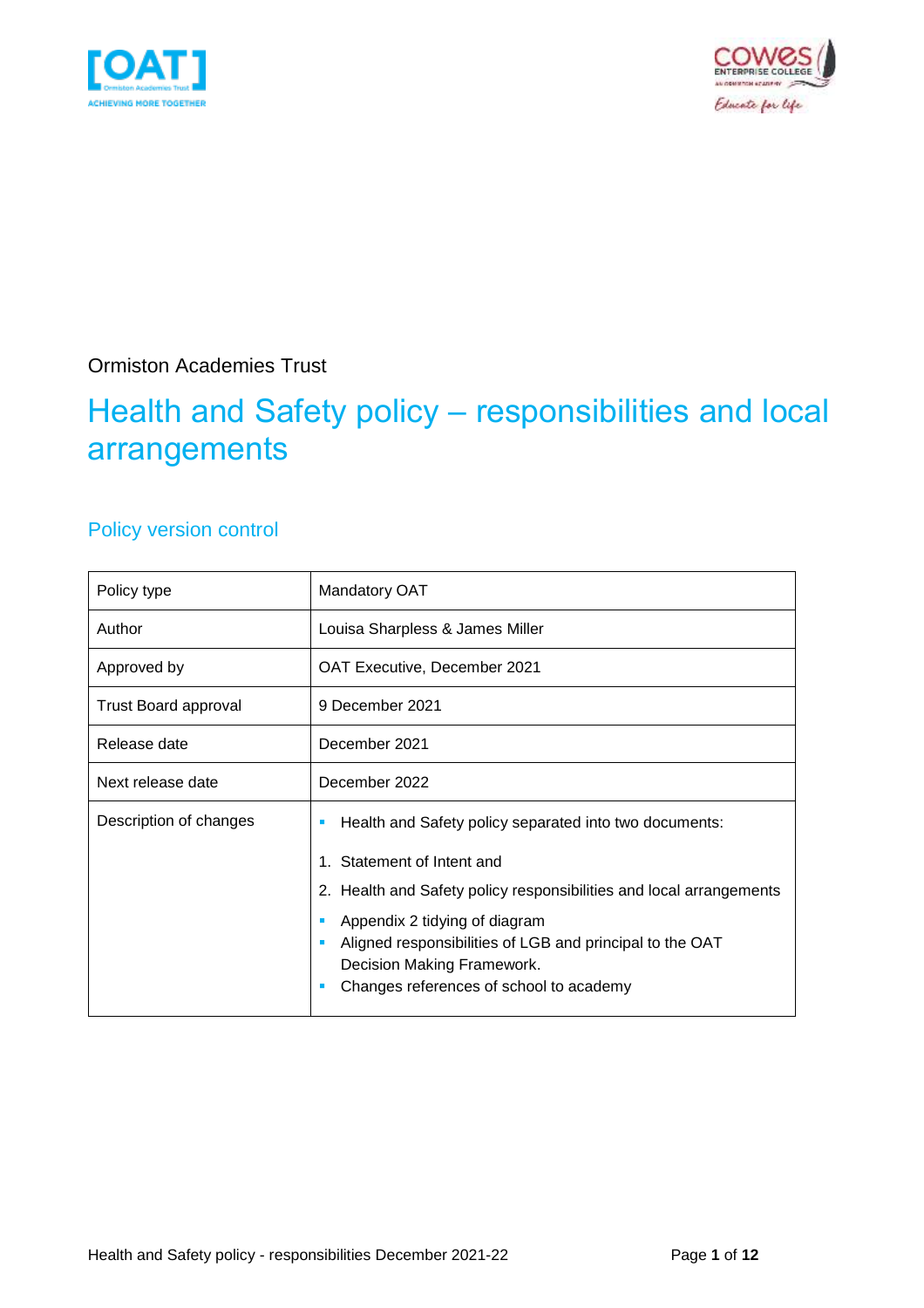



| <b>Version</b> | <b>Date</b>   | <b>Comments</b>                                                                             |
|----------------|---------------|---------------------------------------------------------------------------------------------|
| 1.0            | November 2018 | Annual review                                                                               |
| 1.1            | November 2019 | Updates and amendments                                                                      |
| 1.2            | November 2020 | Annual review                                                                               |
| 1.3            | November 2021 | Annual review and updates                                                                   |
| 1.4            | December 2021 | Updated to reflect decision making<br>framework & minor changes as part of<br>annual review |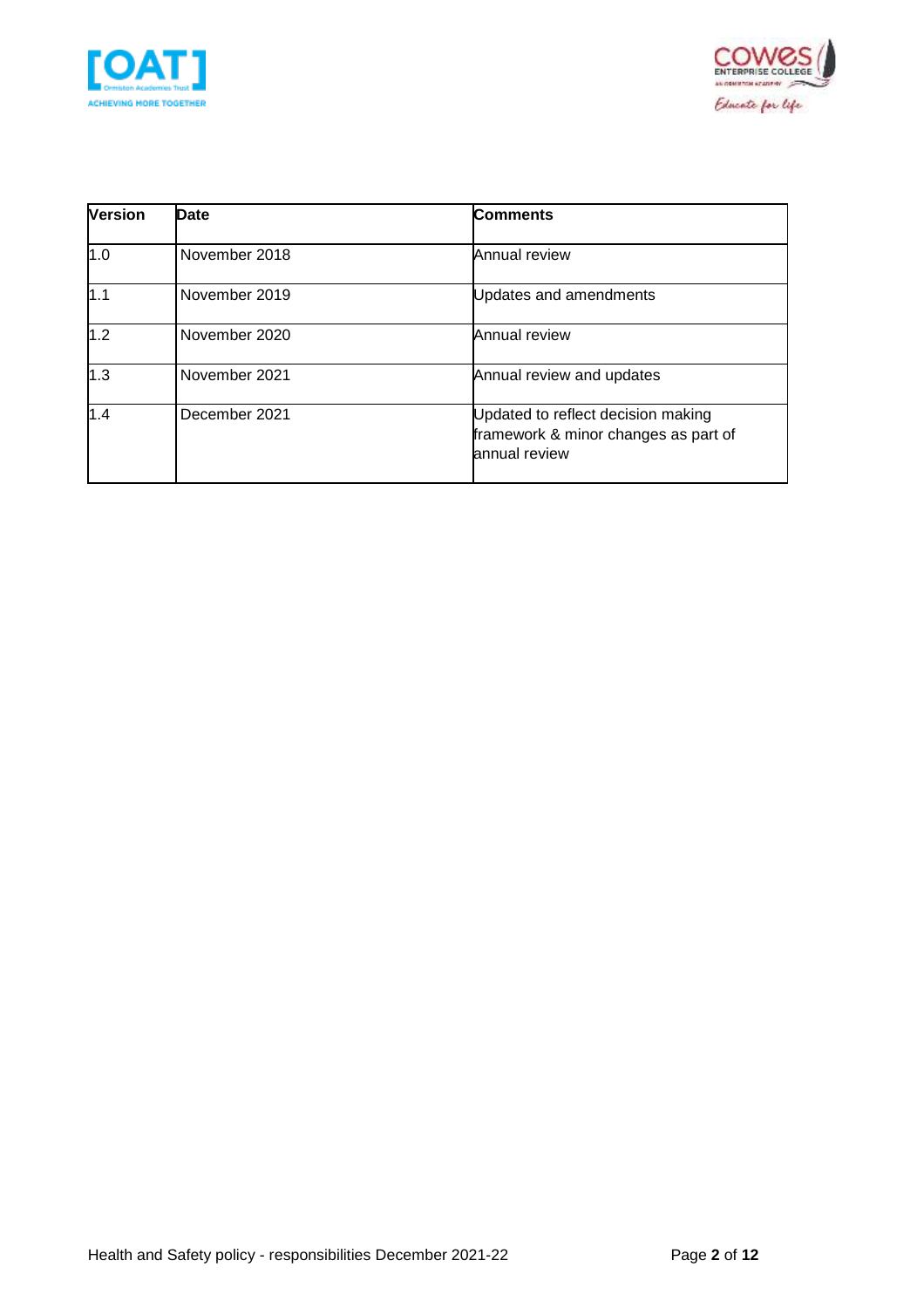



## **Contents**

| 1.1.  |  |
|-------|--|
| 1.2.  |  |
| 1.3.  |  |
| 1.4.  |  |
| 1.5.  |  |
| 1.6.  |  |
| 1.7.  |  |
|       |  |
| 2.1.  |  |
| 2.2.  |  |
| 2.3.  |  |
| 2.4.  |  |
| 2.5.  |  |
| 2.6.  |  |
| 2.7.  |  |
| 2.8.  |  |
| 2.9.  |  |
| 2.10. |  |
| 2.11. |  |
| 2.12. |  |
| 2.13. |  |
| 2.14. |  |
| 3.    |  |
|       |  |
|       |  |
|       |  |
|       |  |
|       |  |
|       |  |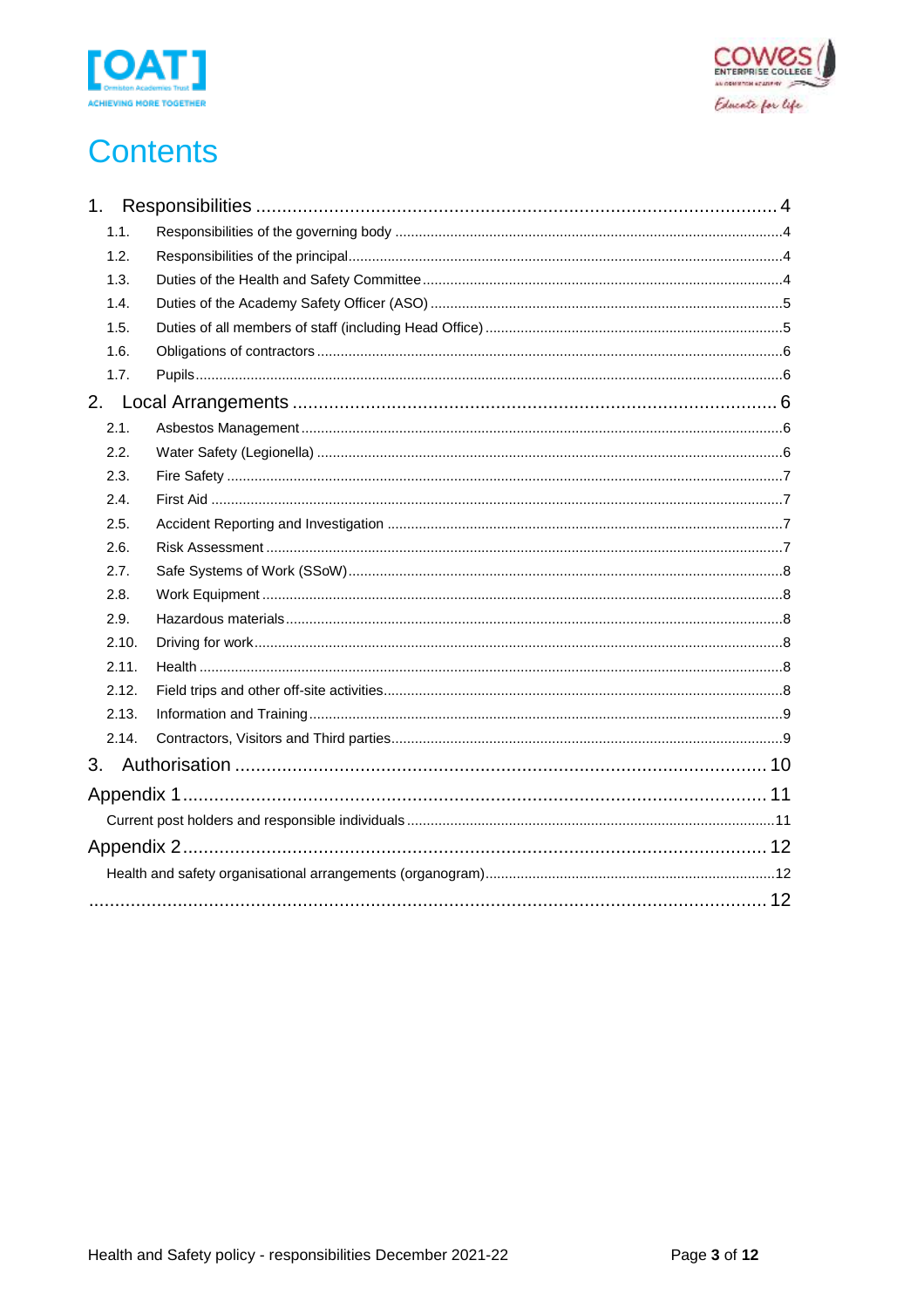



## <span id="page-3-0"></span>1.Responsibilities

### <span id="page-3-1"></span>1.1. Responsibilities of the governing body

1.1.1.The governing body, in consultation with the principal, will:

- Be informed of the mandated policy that must be adopted and used within the academy
- Acknowledge the appropriate produces and guidance from OATnet that must be used within the academy
- **EXT** Have oversight and monitoring of incidents and to identify key risks relating to possible accidents and injuries, and ensure they are adequately controlled, as to prevent them occurring

### <span id="page-3-2"></span>1.2. Responsibilities of the principal

1.2.1.The principal has the overall responsibility for the day-to-day implementation of safe working practices and conditions for all staff, pupils and visitors. The principal will take all reasonably practicable steps to ensure the Health and Safety policy and procedures are implemented by the heads of the appropriate departments and other members of staff. The principal will designate an Academy Safety Officer (ASO) who will implement day-to-day health and safety practices. The principal will ensure appropriate communication with staff and will ensure the formation of a health and safety committee.

1.2.2.The principal has responsibility within the academy for health and safety and will ensure:

- **EX** Adoption and implementation of all applicable polices, processes, risk assessments and best practice guidance from Head Office
- **Effective communication with Ormiston Academies Trust Head Office on matters of health and** safety
- **EXT** All staff have received statutory training and have received relevant safety training for their role
- **•** Policies relating to evacuation and to the response to critical incidents are in place, in date and communicated within the academy
- The OAT mandatory Health and Safety Policy is communicated to all heads of departments and other staff members
- Communication of other Health and Safety Policies and procedures available on OATnet to all appropriate members of staff
- **EXT** A Health and Safety Committee is set up within the academy. This would include a member of the SLT (Senior Leadership Team), a member of the support team, and a teacher
- Records of medical incidents are kept and are available to view and that a sufficient number of colleagues are first-aid trained
- Security arrangements regarding the academy's grounds, premises and facilities are fit for purpose
- **EXEL All accidents, incidents and near misses are recorded, using the on-line accident recording system** as stated in 4.6
- The Regional Director will be the point of contact for dealing with any critical incidents in the region

### <span id="page-3-3"></span>1.3. Duties of the Health and Safety Committee

1.3.1.The Health and Safety Committee are tasked to:

- Be involved in the monitoring of health and safety training with guidance from the OAT Estates Team
- Be involved in the continuous monitoring of arrangements for health and safety
- **EXEC** Look at accident statistics, ill health for the academy and to monitor and review trends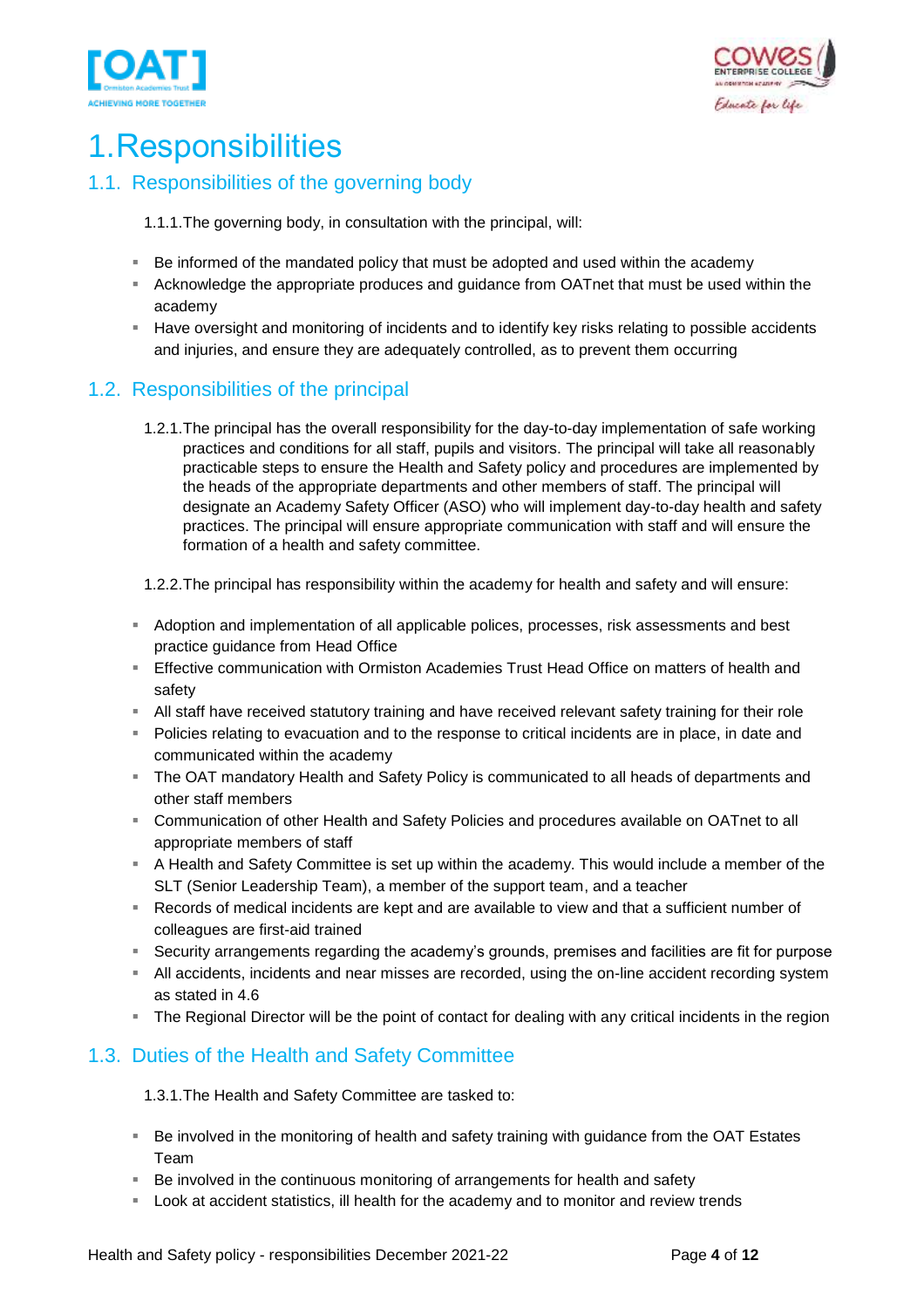



- Be involved and assist the ASO with the actions of the health and safety audit reports/fire risk assessments by ensuring the actions/recommendations of the report are implemented
- **Ensure there is a process in place for reviewing of risk assessments**
- Report findings to the academy principal

### <span id="page-4-0"></span>1.4. Duties of the Academy Safety Officer (ASO)

1.4.1.The ASO has delegated authority from the principal who has academy responsibility for health and safety.

1.4.2.The ASO is tasked with:

- Working with all departments to ensure all OAT created policies and procedures have been adopted as required
- Giving sound competent advice to staff, the principal, the governing body and others as requested
- **E** Ensuring all risk assessments, management templates and checklists have been completed online and/or uploaded as required
- Working with all departments to ensure all risks have been assessed and risk assessments have been completed for all activities (on and off site) with support from OAT health and safety team
- **E** Ensuring appropriate permits are used when deemed necessary by the risk assessment
- Ensuring adequate assessment, provision and cooperation with contractors, as to minimise the risks
- Assisting others in completing risk assessments
- **E** Ensuring that accidents and incidents are appropriately recorded and investigated
- **Providing regular benchmarking and assurance on the status and provision of health and safety** within the academy to the principal, Governors and Head Office
- **■** Working alongside the Estates team to ensure all plant, machinery and equipment has been maintained and inspected as per OAT PPM and Bellrock systems (to include the testing of all fire alarm systems and fire safety management systems (which includes relevant weekly and termly checks)
- Regular checks of the academy and site to ensure safe working practices and good housekeeping, and dealing with any hazards and/or issues as they arise
- **E** Alongside the principal, being a figurehead and champion for health and safety within the academy
- **E** Ensure internal audits take place within the academy especially in Design and Technology, Science and Physical education as guided by OAT health and safety team.
- Duties of department heads, supervisors and other managers
- **EXUPER 1** Supervisory staff will be familiar with the requirements of health and safety legislation and their responsibilities as a person who is directing and supervising staff
- **EXECT** In addition to general duties, supervisory staff will be responsible for the implementation and operation of the academy's Health and Safety Policy and procedures in their department, and for areas of responsibility delegated by the principal and as guided by the OAT health safety team
- **EX Supervisory staff are responsible for adhering to the aspects of health and safety that are outlined** in their job descriptions
- Supervisory staff will take a keen interest in the Health and Safety Policy and assist in ensuring all staff, pupils and visitors comply with its requirements

### <span id="page-4-1"></span>1.5. Duties of all members of staff (including Head Office)

1.5.1.All members of staff will:

**Take reasonable care of their own health and safety, and that of others who may be affected by what** they do at work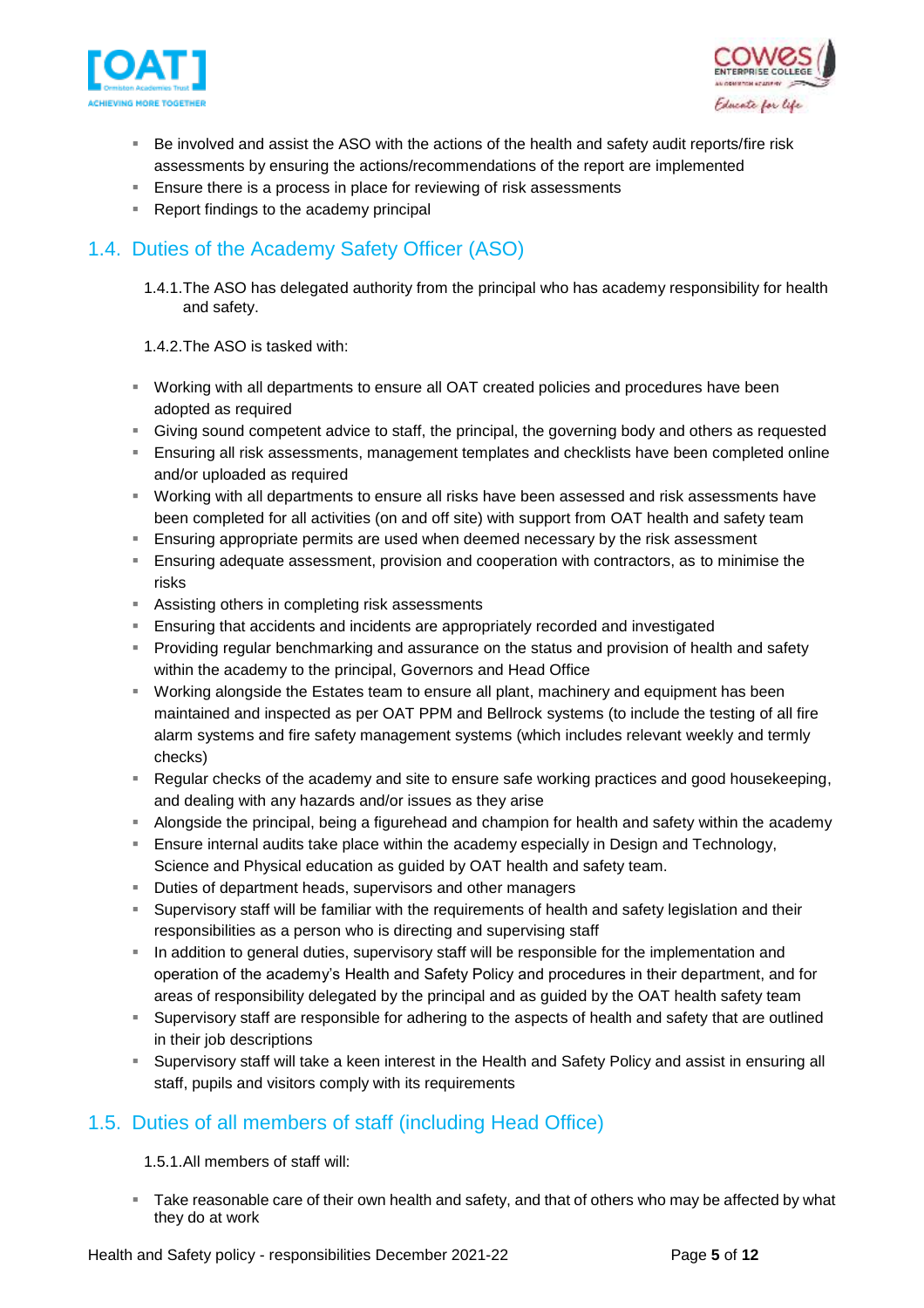



- Cooperate with their employers on health and safety matters
- Carry out their work in accordance with training and instructions
- **Inform the employer of any work situation representing a serious and immediate danger, so that** remedial action can be taken
- Ensure that all staff, pupils and visitors are applying health and safety regulations and adhering to any rules, routines and procedures in place
- **E** Ensure all machinery and equipment is in good working order and safe to use, including adequate guards. They will also not allow improper use of such equipment
- **■** Use the correct equipment and tools for the job and any protective clothing supplied
- **E** Ensure any toxic, hazardous or flammable substances are used correctly, and stored and labelled as appropriate
- **EXECTS** Report any defects in equipment or facilities to the designated academy safety officer
- Take an interest in health and safety matters, and suggest any changes that they feel are appropriate<br>■ Exercise good standards of housekeeping and cleanliness
- Exercise good standards of housekeeping and cleanliness
- Adhere to their common law duty to act as a prudent parent would when in charge of pupils

#### <span id="page-5-0"></span>1.6. Obligations of contractors

- 1.6.1.When the academy is used for purposes not under the direction of the principal, then, subject to the agreement of the academy, the principal person in charge of the activities will take responsibility for safe practice in the areas under their control. The building and general responsibilities for on-site health and safety remain with the principal, as the primary occupier.
- 1.6.2.Contractors working on the academy premises are required to identify and control risks arising from their activities and to share this information with the academy in advance of work starting. Contractors will inform the principal or ASO of all potential risks to staff, pupils and visitors.

#### <span id="page-5-1"></span>1.7. Pupils

#### 1.7.1.Pupils will:

- Exercise personal responsibility for the health and safety of themselves and others
- **EXP** Dress in a manner that is consistent with safety and hygiene standards
- Respond to the instruction of any member of staff, given in an emergency
- **Observe the health and safety rules of the academy**
- Not misuse, neglect or interfere with items supplied for their, and other pupils', health and safety

## <span id="page-5-2"></span>2.Local Arrangements

This section summarises a range of hazards, for which the academy will ensure suitable arrangements are in place to minimise the risk, as far as is reasonably practicable. Additional policies and procedures or guidance must be implemented.

Please note that all policies, guidance, procedures and checklists can be located within OATnet; these can be adopted to suit each academy's individual arrangements

#### <span id="page-5-3"></span>2.1. Asbestos Management

2.1.1.Ormiston Academies Trust will take all necessary steps to avoid the possibility of uncontrolled release and exposure. The arrangements in place will be in accordance with statutory guidance and advice.

#### <span id="page-5-4"></span>2.2. Water Safety (Legionella)

2.2.1.Sources of risk from legionella on the site should be identified and all necessary steps taken to avoid the possibility of infection by carefully controlling water supplies and associated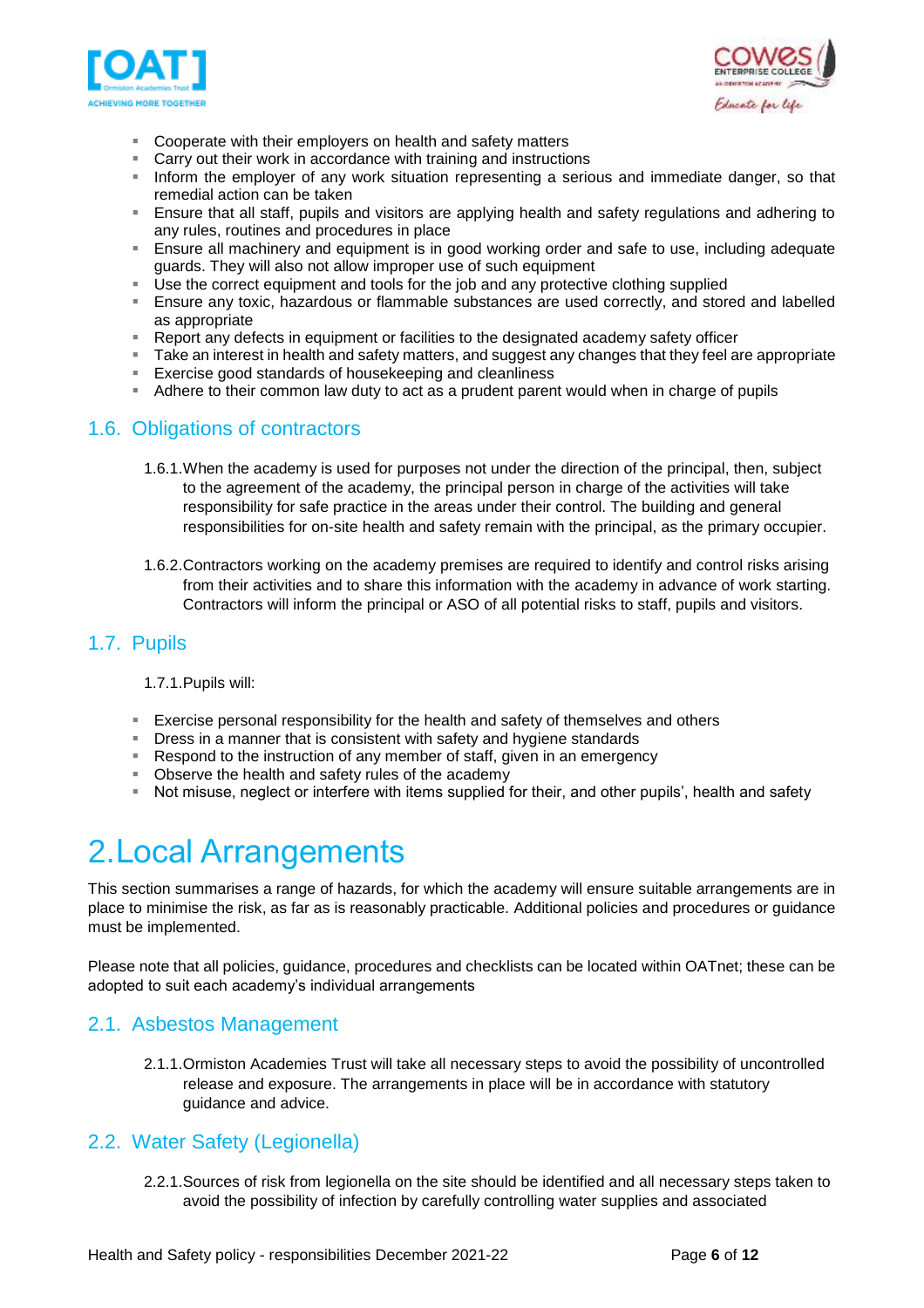



infrastructure. The arrangements in place will be in accordance with statutory guidance and advice.

#### <span id="page-6-0"></span>2.3. Fire Safety

- 2.3.1.In line with the Regulatory Reform (Fire Safety Order) 2005, appropriate procedures for ensuring that safety precautions are properly managed will be put in place. These procedures will include fire drills, the appointment of designated fire marshals, and the provision and use of fire extinguishers. A fire risk assessment will be undertaken and implemented for the premises. A premises information box will be maintained, as to provide critical information to the emergency services.
- 2.3.2.The evacuation procedure will be prominently displayed. All staff must be fully conversant with the procedures for evacuation of the premises in cases of a fire and other emergencies. Evacuation procedures will be tested termly and will be timed. The evacuation and safety of visitors and contractors will be the responsibility of the person who they are visiting or working for.
- 2.3.3.All fire-fighting equipment will be checked annually by an approved contractor and records maintained. The fire alarm will be tested weekly from different points, and records maintained. All emergency lighting will be tested six-monthly and records maintained.

#### <span id="page-6-1"></span>2.4. First Aid

2.4.1.First aid can save lives and prevent minor injuries becoming major ones. Under health and safety legislation, employers have to ensure that there are adequate and appropriate equipment and facilities for providing first aid in the workplace. The ASO is tasked with ensuring adequate assessment and provision of first aid facilities.

#### <span id="page-6-2"></span>2.5. Accident Reporting and Investigation

- 2.5.1.All accidents, incidents and near misses involving staff and visitors will be reported to OAT via the OATnet online 'Accident Book'. OAT will use the reports to monitor accident trends across the organisation, and to inform decisions on any further investigation to be taken following an accident/incident/near miss.
- 2.5.2.Under the Reporting of Injuries, Diseases and Dangerous Occurrences Regulations (RIDDOR) 2013, certain accidents must also be reported to the Health and Safety Executive. The responsibility for reporting rests with Head Office, who will share this information back to academy.
- 2.5.3.All accidents will be investigated in a manner which is proportional to the event, and the findings recorded.

#### <span id="page-6-3"></span>2.6. Risk Assessment

2.6.1.In accordance with The Management of Health and Safety at Work Regulations (MHSWR) 1999, suitable and sufficient risk assessment will be made for all workplace activities. These assessments will be signed and authorised by a responsible manager. Risk assessments will be reviewed on a regular basis, or when the work activity changes; whichever is soonest. Staff will be made aware of any changes to risk assessments relating to their work.

2.6.2.Areas where risk assessment shall be carried out include (but are not limited to):

- Control of Substances Hazardous to Health (CoSHH)
- Manual Handling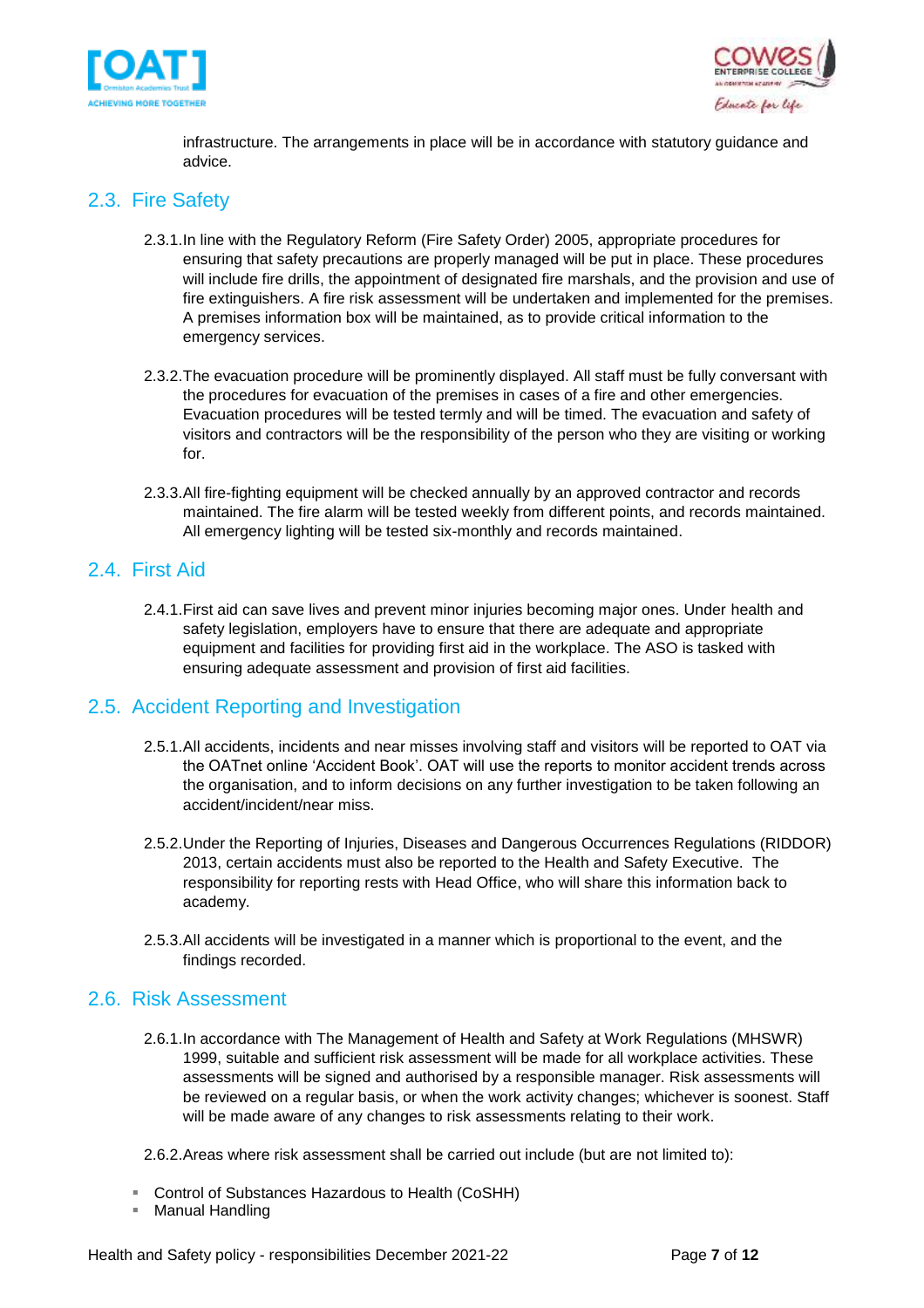



- Design and Technology
- Science
- Physical Education
- Working at Height
- Working in Confined Spaces
- Lone Working
- **Display Screen Equipment (DSE)**
- New and expectant mothers
- Young persons working
- Educational visits (through Evolve)
- Stress

#### <span id="page-7-0"></span>2.7. Safe Systems of Work (SSoW)

2.7.1.To ensure some types of work (such as working at height or working in confined spaces) are carried out safely, safe systems of work will be prepared, detailing how the work should be carried out. These will be used along with the relevant risk assessment to ensure all potential hazards are identified, and details made available on how to conduct the work as safely as possible. For other work activities, lesson plans and/or procedures should be prepared.

#### <span id="page-7-1"></span>2.8. Work Equipment

2.8.1.In accordance with the Provision and Use of Work Equipment Regulations 1998 (PUWER). It applies to all work equipment including mobile and lifting equipment, hand tools, ladders and applies to all workplaces and work situations where the Health and Safety at Work Act 1974 applies.

#### <span id="page-7-2"></span>2.9. Hazardous materials

2.9.1.Hazardous materials must be used and stored in accordance with the risk assessment and Safe Systems of Work (SSoW). It is important to ensure that materials are stored in a suitable and safe location that is not accessible by pupils.

#### <span id="page-7-3"></span>2.10. Driving for work

2.10.1. Those who drive for work (including the use of academy mini-buses and any hire cars) must ensure they are authorised to drive on behalf of the academy. Copies of driving licences will be taken and the academy must be notified of any offences, penalty points or disqualifications. The academy will produce a risk assessment for driving which must be adhered to.

#### <span id="page-7-4"></span>2.11. Health

2.11.1. Ensuring the health of our staff is important to us, we will ensure adequate provision for the health and wellbeing of our staff. Staff members who have health conditions that could impact on their work or health at work, are asked to confidentially inform the academy, who can then ensure adequate personal risk assessment.

#### <span id="page-7-5"></span>2.12. Field trips and other off-site activities

2.12.1. For the planning and process of all off-site visits, refer to OAT policy and guidance documents for off-site visits. All academies should be using the appropriate EVOLVE systems.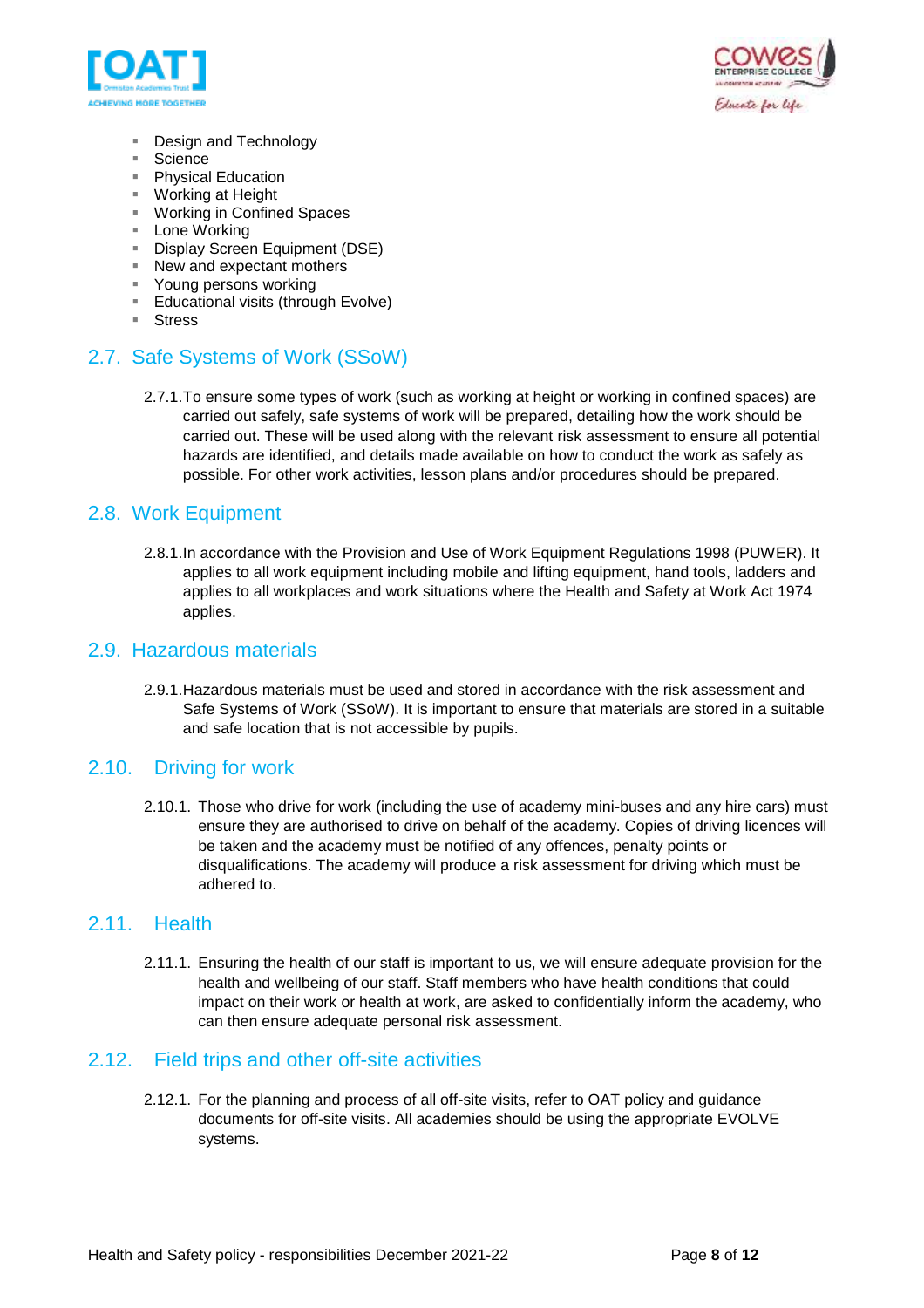



### <span id="page-8-0"></span>2.13. Information and Training

- 2.13.1. Health and safety induction training will be provided and documented for all new employees and the requirements of this policy will be brought to their attention. Principals, with the support of the ASO are responsible for identifying individuals or groups who require training and for ensuring adequate provision. Training records will be kept by the academy and regular refresher training provided.
- 2.13.2. Each member of staff is responsible for bringing to the attention of their departmental line manager their own personal needs for training. Employees have a responsibility not to undertake duties unless they are confident they have the necessary competence and training

### <span id="page-8-1"></span>2.14. Contractors, Visitors and Third parties

- 2.14.1. All contractors, visitors and third parties must report to reception, where they will be asked to sign the visitor register. All contractors, visitors and third parties should be made aware of relevant health and safety (such as emergency evacuation) procedures and any associated risks (such as the asbestos register) No contractor may undertake work on site without permission from the principal or ASO or Site Manager.
- 2.14.2. Academies are responsible for ensuring all contractors have provided appropriate RAMS for all works prior to turning up to site to ensure the safety of their employees and OAT staff, pupils and visitors.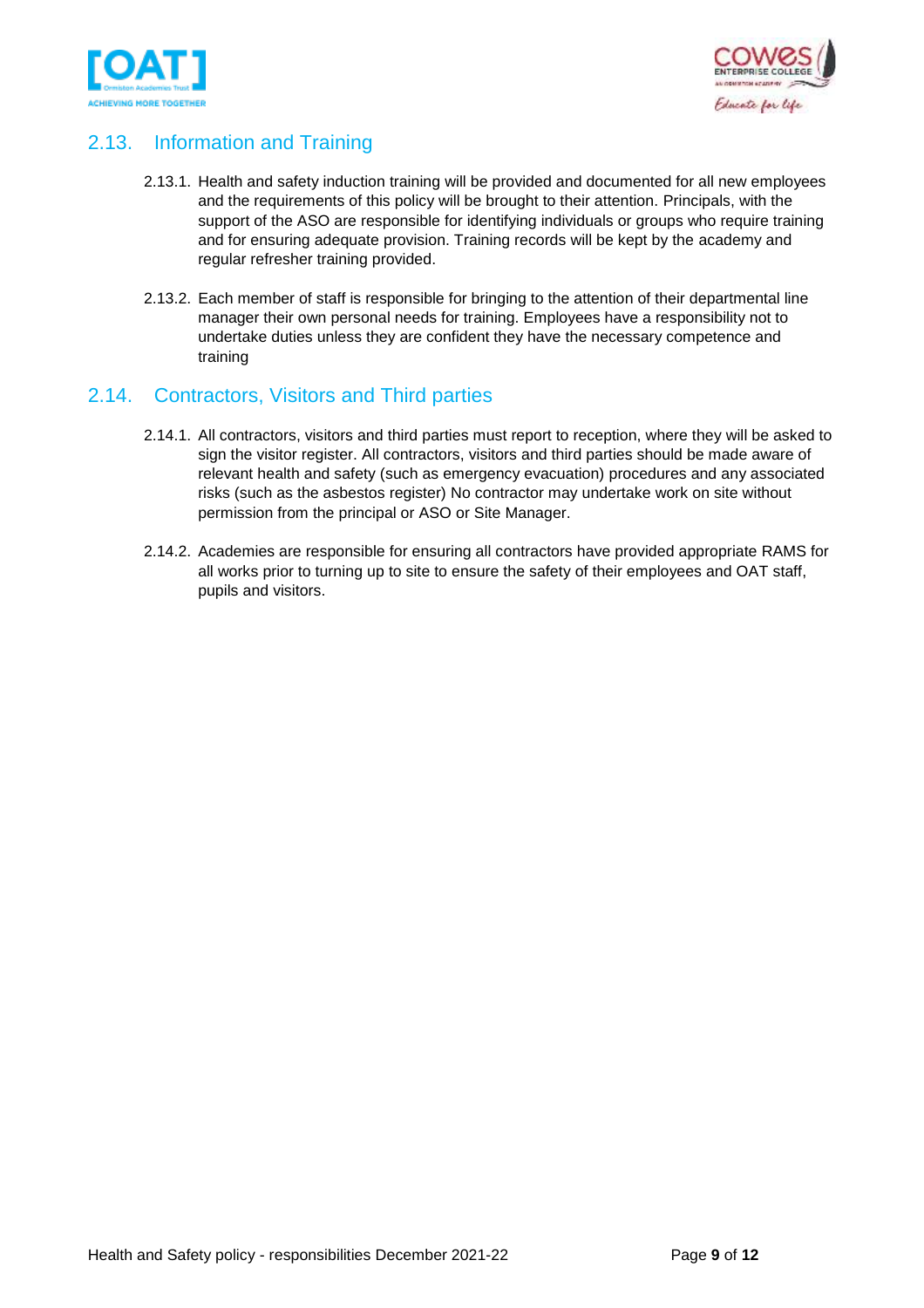



## <span id="page-9-0"></span>3. Authorisation

The academy governing body and principal are responsible for health and safety and implementing this policy.

Signed by:

Principal Date:

Chair of governors Date: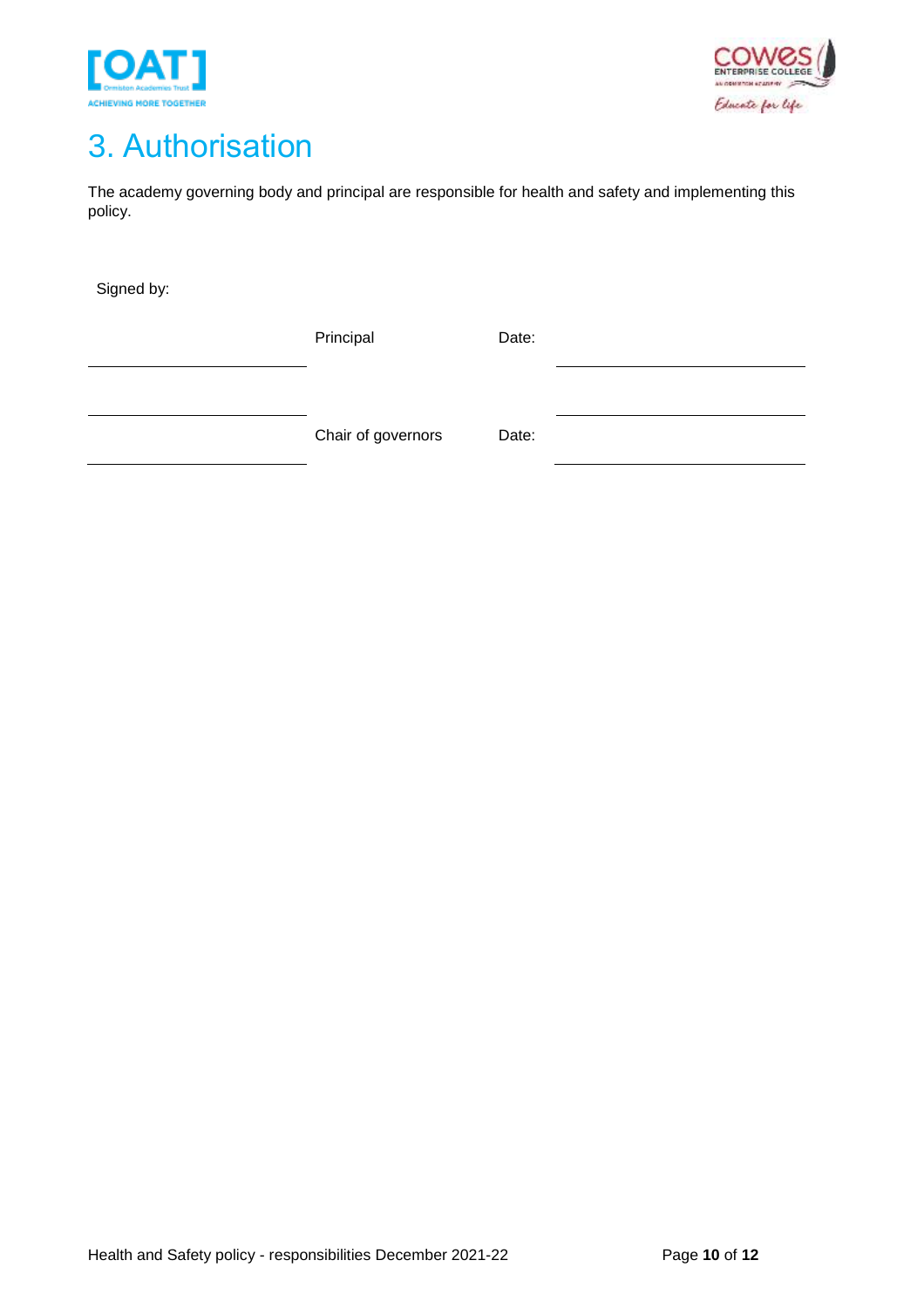



# <span id="page-10-0"></span>Appendix 1

## <span id="page-10-1"></span>Current post holders and responsible individuals

| Date completed / reviewed: | December 2021 |
|----------------------------|---------------|
|                            |               |

| Role                                                    | Name of responsible individual                                                                                                                                                                  |
|---------------------------------------------------------|-------------------------------------------------------------------------------------------------------------------------------------------------------------------------------------------------|
| <b>Chair of Governors</b>                               | Ken Lloyd                                                                                                                                                                                       |
| Governor whose responsibility/specialty in H&S          | <b>Robin Price</b>                                                                                                                                                                              |
| Principal                                               | <b>Rachel Kitley</b>                                                                                                                                                                            |
| Deputy/Deputies                                         | Jemma Harding<br><b>Vicky Wells</b><br><b>Richard Marinelli</b><br>Stephen Williams                                                                                                             |
| Academy Safety Officer                                  | Stephen Williams                                                                                                                                                                                |
| Person(s) responsible for estates and facilities        | Stephen Williams                                                                                                                                                                                |
| Person(s) with duties for fire safety<br>(Fire wardens) | Martin Payne<br>Vanessa Armiger<br>Jody Baker<br>Karen Jupe<br>Corrie Rayner<br><b>Bev Perrett</b><br>Ivan Kirk<br>Mandy Boudewijn<br><b>Mike Naylor</b><br><b>Richard Marinelli</b><br>Jo Rudd |
| Person(s) with duties for first aid arrangements        | Karen Jupe<br>Jemma Harding                                                                                                                                                                     |
| Person(s) responsible for HR                            | Donna Harrison<br><b>Kirsty Appel</b>                                                                                                                                                           |